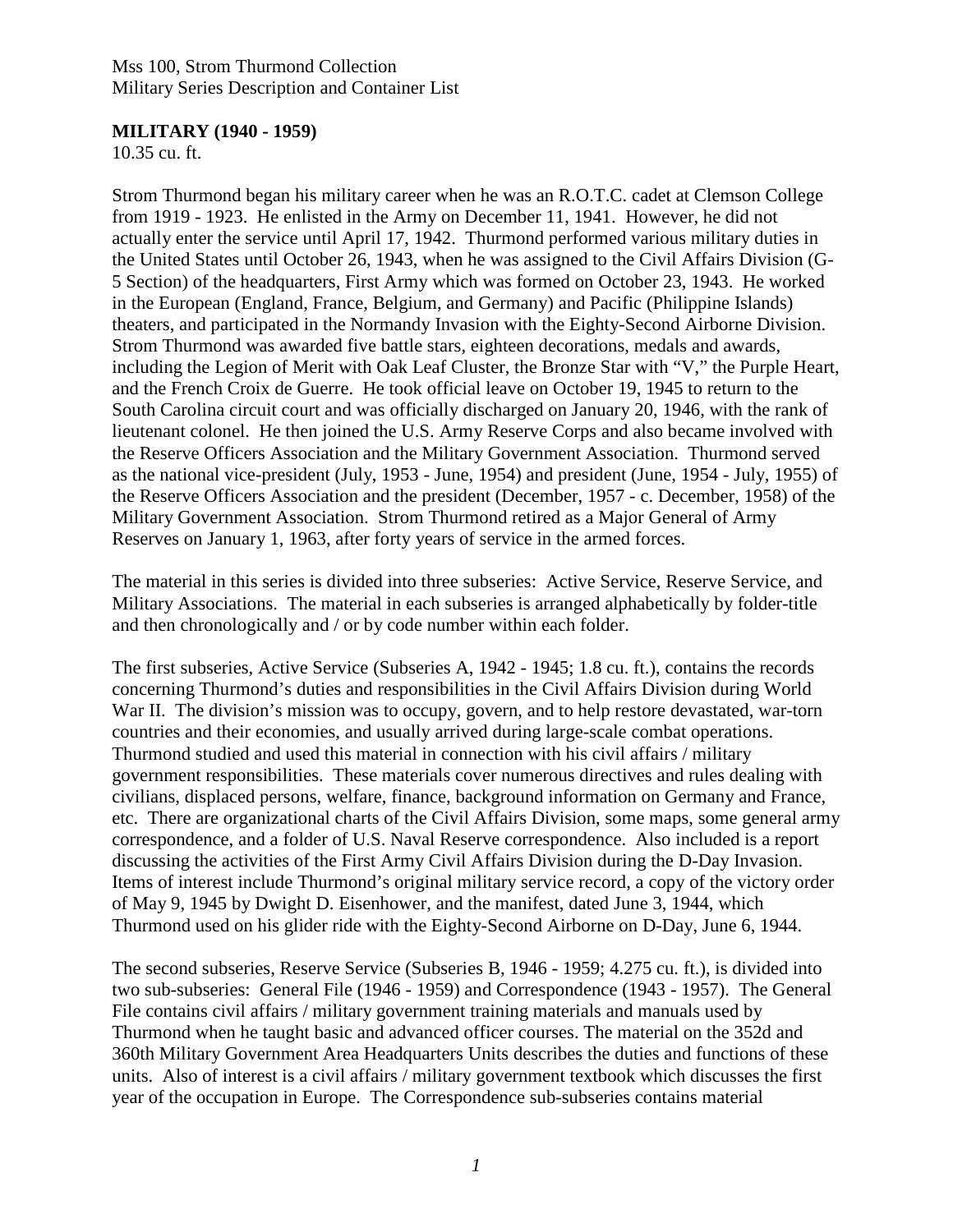pertaining to the army, the military government, and the 360th Military Government Area Headquarters from 1946 - 1955.

The third subseries, Military Associations (Subseries C, 1948 - 1958; 4.275 cu. ft.), concerns Thurmond's involvement in the Reserve Officers Association and the Military Government Association. This subseries is divided into the Correspondence sub-subseries and the General File sub-subseries. A large part of the Correspondence sub-subseries covers the period of Thurmond's presidency of the South Carolina Department of the Reserve Officers Association to the end of his term as the organization's national president. The General File sub-subseries contains material that pertains to the Reserve Officers Association. These records include directories, minutes, convention data, memos, membership information, financial statements, and correspondence and statements by Strom Thurmond.

Important correspondents include Walter Brown, Dwight D. Eisenhower, Burnet R. Maybank, and Jean Thurmond. Related military correspondence can be found in the Subject Correspondence Series, 1954 - 1962.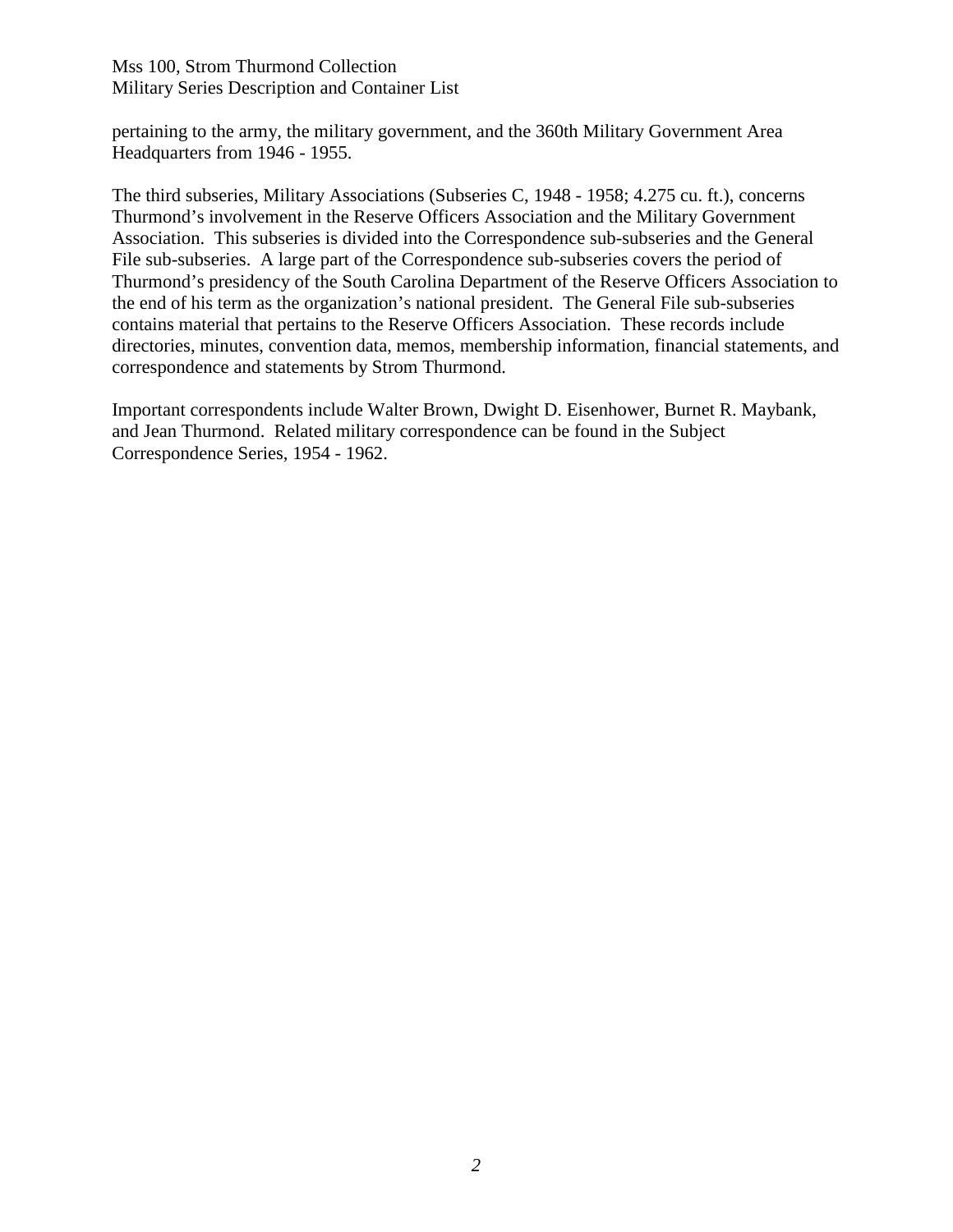#### **Separation List**

Oversize -- to oversize map cases

Maps, Plans and Charts:

Map of France with its provinces (?), c. 1940's.

- Military plan for Exercise CASCADE, sixth course, attached to CA/200/1, 1943. Map of Eastern and Western Europe concerning a certain situation which
	- accompanies Subject 6400/3, Command and General Staff College, issued in boxes with Section I, 946)3-0764, 1943.
- Chart consisting of the Regional Administration of "Greater Germany," 1943.
- Two maps showing the occupation zones in Germany with Military Government Subdivisions (Map A shows the whole country while Map B shows only the northern part), 1944.
- Two functional charts of G-5 Section of the First U.S. Army which were drawn by Operations G-5 First U.S. Army, 1944.
- Table of allotment of Civil Affairs Section, Headquarters First United States Army, 1945.

Table of organization of the G-5 Staff Section of the Army, 1945.

Two charts of proposed G-5 organization for planning purposes, approved by C of S, First Army, to be requested of the Theater Commander (Chart A is organizational while Chart B is operational), 1945.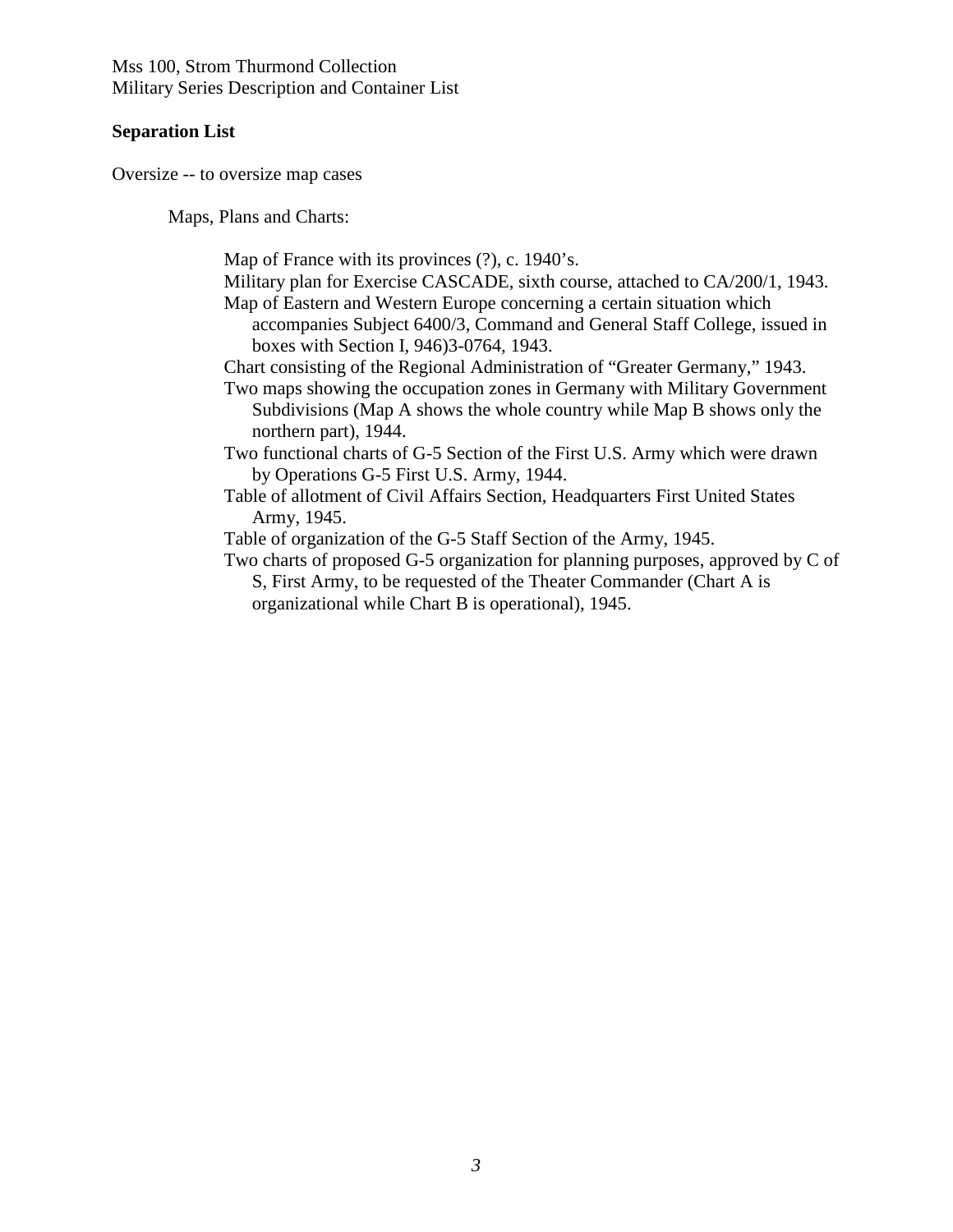| <b>Folder</b><br><b>Title</b><br>Army:<br>Training; December, 1942 - August, 1943<br>Travel Orders and Assignments; September, 1927 -August 1933;<br>April, 1942 - October, 1945<br>Cascade: Civil Affairs Military Exercise; December, 1943 - March, 1944<br>Civil Defense and Fire Prevention Course; December, 1943<br>Court Martials and Legal (not M.G.); 1940 - December, 1942; 1951 - 1952<br>Deployment Instructions; January, 1944 - May, 1945<br>Finance Course; December, 1943<br>First Army - Civil Affairs Division: Training, Exercises; March, 1944 -<br>April, 1945<br>France: Background Information; December, 1943<br>General Army Correspondence; January, 1927 - December, 1945<br>Germany: Background Information; December, 1943 - November, 1944<br>G-5 Section -- Functions and Operations; c.1944 – 1945<br>Inspections: Instructions; July, 1944 - August, 1945<br><b>Military Government:</b><br>Legal School,<br>December 1943; February - March 1944<br>February - March 1944<br>Miscellaneous,<br>February - December, 1944<br>January - September, 1945<br>3<br>Military<br>Notes and Outlines<br>December, 1943 | (A.)                |  | Active Service, 1942 - 1945 |  |
|--------------------------------------------------------------------------------------------------------------------------------------------------------------------------------------------------------------------------------------------------------------------------------------------------------------------------------------------------------------------------------------------------------------------------------------------------------------------------------------------------------------------------------------------------------------------------------------------------------------------------------------------------------------------------------------------------------------------------------------------------------------------------------------------------------------------------------------------------------------------------------------------------------------------------------------------------------------------------------------------------------------------------------------------------------------------------------------------------------------------------------------------------|---------------------|--|-----------------------------|--|
|                                                                                                                                                                                                                                                                                                                                                                                                                                                                                                                                                                                                                                                                                                                                                                                                                                                                                                                                                                                                                                                                                                                                                  | $\frac{Box}{angle}$ |  |                             |  |
|                                                                                                                                                                                                                                                                                                                                                                                                                                                                                                                                                                                                                                                                                                                                                                                                                                                                                                                                                                                                                                                                                                                                                  | 1                   |  |                             |  |
|                                                                                                                                                                                                                                                                                                                                                                                                                                                                                                                                                                                                                                                                                                                                                                                                                                                                                                                                                                                                                                                                                                                                                  |                     |  |                             |  |
|                                                                                                                                                                                                                                                                                                                                                                                                                                                                                                                                                                                                                                                                                                                                                                                                                                                                                                                                                                                                                                                                                                                                                  |                     |  |                             |  |
|                                                                                                                                                                                                                                                                                                                                                                                                                                                                                                                                                                                                                                                                                                                                                                                                                                                                                                                                                                                                                                                                                                                                                  |                     |  |                             |  |
|                                                                                                                                                                                                                                                                                                                                                                                                                                                                                                                                                                                                                                                                                                                                                                                                                                                                                                                                                                                                                                                                                                                                                  |                     |  |                             |  |
|                                                                                                                                                                                                                                                                                                                                                                                                                                                                                                                                                                                                                                                                                                                                                                                                                                                                                                                                                                                                                                                                                                                                                  |                     |  |                             |  |
|                                                                                                                                                                                                                                                                                                                                                                                                                                                                                                                                                                                                                                                                                                                                                                                                                                                                                                                                                                                                                                                                                                                                                  |                     |  |                             |  |
|                                                                                                                                                                                                                                                                                                                                                                                                                                                                                                                                                                                                                                                                                                                                                                                                                                                                                                                                                                                                                                                                                                                                                  |                     |  |                             |  |
|                                                                                                                                                                                                                                                                                                                                                                                                                                                                                                                                                                                                                                                                                                                                                                                                                                                                                                                                                                                                                                                                                                                                                  |                     |  |                             |  |
|                                                                                                                                                                                                                                                                                                                                                                                                                                                                                                                                                                                                                                                                                                                                                                                                                                                                                                                                                                                                                                                                                                                                                  |                     |  |                             |  |
|                                                                                                                                                                                                                                                                                                                                                                                                                                                                                                                                                                                                                                                                                                                                                                                                                                                                                                                                                                                                                                                                                                                                                  |                     |  |                             |  |
|                                                                                                                                                                                                                                                                                                                                                                                                                                                                                                                                                                                                                                                                                                                                                                                                                                                                                                                                                                                                                                                                                                                                                  | $\overline{2}$      |  |                             |  |
|                                                                                                                                                                                                                                                                                                                                                                                                                                                                                                                                                                                                                                                                                                                                                                                                                                                                                                                                                                                                                                                                                                                                                  |                     |  |                             |  |
|                                                                                                                                                                                                                                                                                                                                                                                                                                                                                                                                                                                                                                                                                                                                                                                                                                                                                                                                                                                                                                                                                                                                                  |                     |  |                             |  |
|                                                                                                                                                                                                                                                                                                                                                                                                                                                                                                                                                                                                                                                                                                                                                                                                                                                                                                                                                                                                                                                                                                                                                  |                     |  |                             |  |
|                                                                                                                                                                                                                                                                                                                                                                                                                                                                                                                                                                                                                                                                                                                                                                                                                                                                                                                                                                                                                                                                                                                                                  |                     |  |                             |  |
|                                                                                                                                                                                                                                                                                                                                                                                                                                                                                                                                                                                                                                                                                                                                                                                                                                                                                                                                                                                                                                                                                                                                                  |                     |  |                             |  |
|                                                                                                                                                                                                                                                                                                                                                                                                                                                                                                                                                                                                                                                                                                                                                                                                                                                                                                                                                                                                                                                                                                                                                  |                     |  |                             |  |
|                                                                                                                                                                                                                                                                                                                                                                                                                                                                                                                                                                                                                                                                                                                                                                                                                                                                                                                                                                                                                                                                                                                                                  |                     |  |                             |  |
|                                                                                                                                                                                                                                                                                                                                                                                                                                                                                                                                                                                                                                                                                                                                                                                                                                                                                                                                                                                                                                                                                                                                                  |                     |  |                             |  |
|                                                                                                                                                                                                                                                                                                                                                                                                                                                                                                                                                                                                                                                                                                                                                                                                                                                                                                                                                                                                                                                                                                                                                  |                     |  |                             |  |
|                                                                                                                                                                                                                                                                                                                                                                                                                                                                                                                                                                                                                                                                                                                                                                                                                                                                                                                                                                                                                                                                                                                                                  |                     |  |                             |  |
|                                                                                                                                                                                                                                                                                                                                                                                                                                                                                                                                                                                                                                                                                                                                                                                                                                                                                                                                                                                                                                                                                                                                                  |                     |  |                             |  |
|                                                                                                                                                                                                                                                                                                                                                                                                                                                                                                                                                                                                                                                                                                                                                                                                                                                                                                                                                                                                                                                                                                                                                  |                     |  |                             |  |
|                                                                                                                                                                                                                                                                                                                                                                                                                                                                                                                                                                                                                                                                                                                                                                                                                                                                                                                                                                                                                                                                                                                                                  |                     |  |                             |  |
| January - September, 1945                                                                                                                                                                                                                                                                                                                                                                                                                                                                                                                                                                                                                                                                                                                                                                                                                                                                                                                                                                                                                                                                                                                        |                     |  |                             |  |
| Police Course; November, 1942 - c.1942                                                                                                                                                                                                                                                                                                                                                                                                                                                                                                                                                                                                                                                                                                                                                                                                                                                                                                                                                                                                                                                                                                           |                     |  |                             |  |
| Miscellaneous; November, 1944 - March, 1945                                                                                                                                                                                                                                                                                                                                                                                                                                                                                                                                                                                                                                                                                                                                                                                                                                                                                                                                                                                                                                                                                                      |                     |  |                             |  |
| Organization and Administration Course; December, 1943                                                                                                                                                                                                                                                                                                                                                                                                                                                                                                                                                                                                                                                                                                                                                                                                                                                                                                                                                                                                                                                                                           |                     |  |                             |  |
| Outline on Military Organization; n.d.                                                                                                                                                                                                                                                                                                                                                                                                                                                                                                                                                                                                                                                                                                                                                                                                                                                                                                                                                                                                                                                                                                           |                     |  |                             |  |
| Plans: Annex to Operations Plan for MG-Operations Plan                                                                                                                                                                                                                                                                                                                                                                                                                                                                                                                                                                                                                                                                                                                                                                                                                                                                                                                                                                                                                                                                                           |                     |  |                             |  |
| Eclipse -- G-5 Annex; September, 1944 - August, 1945<br>Police and Security Course; December, 1943                                                                                                                                                                                                                                                                                                                                                                                                                                                                                                                                                                                                                                                                                                                                                                                                                                                                                                                                                                                                                                               |                     |  |                             |  |
| Proposed Tables of Organizations for G-5: Sections of Army Staffs,                                                                                                                                                                                                                                                                                                                                                                                                                                                                                                                                                                                                                                                                                                                                                                                                                                                                                                                                                                                                                                                                               | $\overline{4}$      |  |                             |  |
| September, 1944 - September, 1945<br>c. 1945                                                                                                                                                                                                                                                                                                                                                                                                                                                                                                                                                                                                                                                                                                                                                                                                                                                                                                                                                                                                                                                                                                     |                     |  |                             |  |
| Report of Civil Affairs Sections: D-Day and Occupation; 1943 - 1944                                                                                                                                                                                                                                                                                                                                                                                                                                                                                                                                                                                                                                                                                                                                                                                                                                                                                                                                                                                                                                                                              |                     |  |                             |  |
| Reports -- G-5 Section; January - August, 1945                                                                                                                                                                                                                                                                                                                                                                                                                                                                                                                                                                                                                                                                                                                                                                                                                                                                                                                                                                                                                                                                                                   |                     |  |                             |  |
| School -- Miscellaneous; November - December, 1943                                                                                                                                                                                                                                                                                                                                                                                                                                                                                                                                                                                                                                                                                                                                                                                                                                                                                                                                                                                                                                                                                               |                     |  |                             |  |
| Self-Defense Instruction Course; July, 1943                                                                                                                                                                                                                                                                                                                                                                                                                                                                                                                                                                                                                                                                                                                                                                                                                                                                                                                                                                                                                                                                                                      |                     |  |                             |  |
| Service Record; c. 1981                                                                                                                                                                                                                                                                                                                                                                                                                                                                                                                                                                                                                                                                                                                                                                                                                                                                                                                                                                                                                                                                                                                          |                     |  |                             |  |
| Supply -- Transportation Course; December, 1943                                                                                                                                                                                                                                                                                                                                                                                                                                                                                                                                                                                                                                                                                                                                                                                                                                                                                                                                                                                                                                                                                                  |                     |  |                             |  |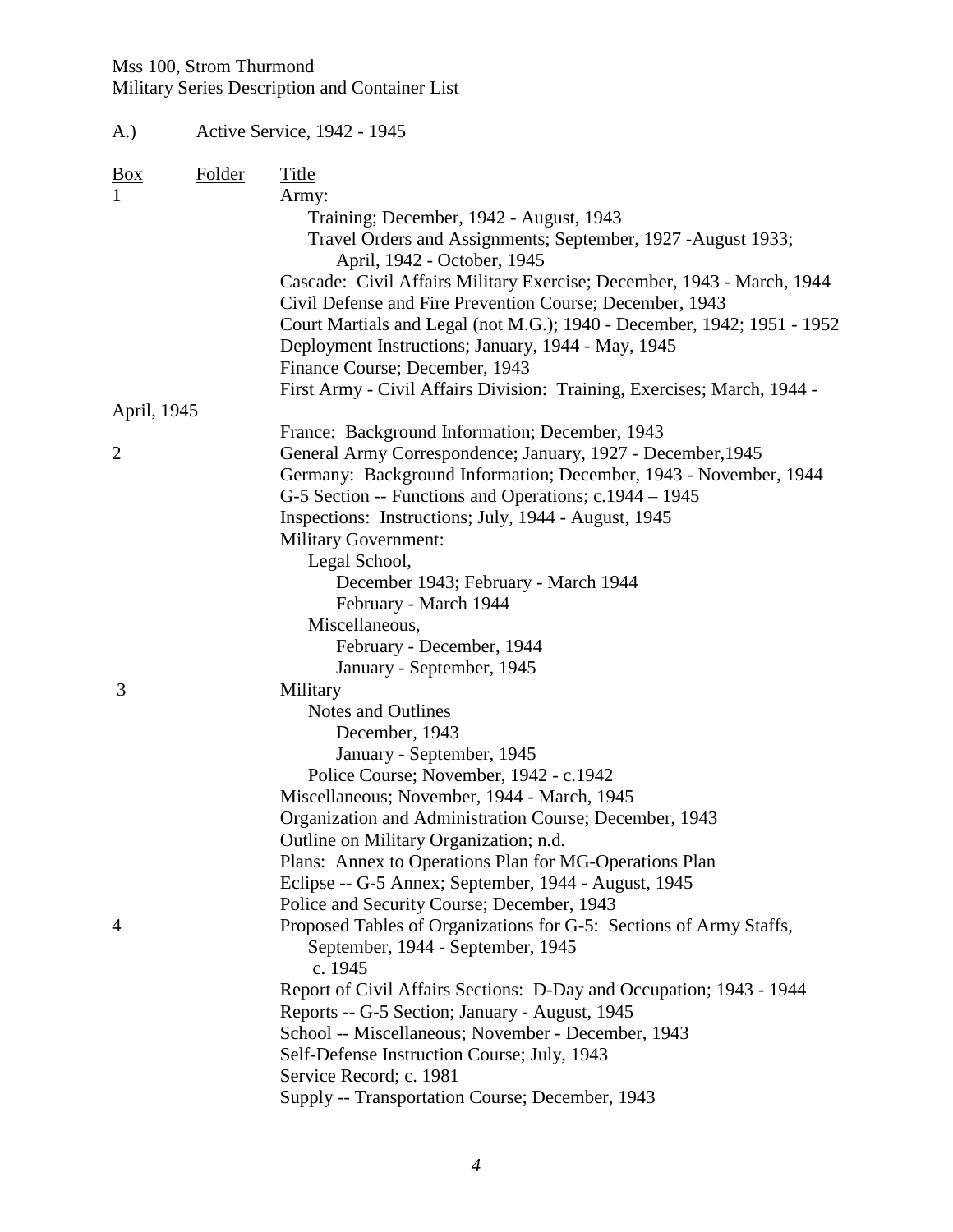- A.) Active Service, 1942 1945
- 

Box Folder Title<br>4 Traini 4 Training (Military not Military Police); April, 1942 - August, 1943 U.S. Naval Reserve Correspondence; January - March, 1942 Welfare -- Road Transport Course; December, 1943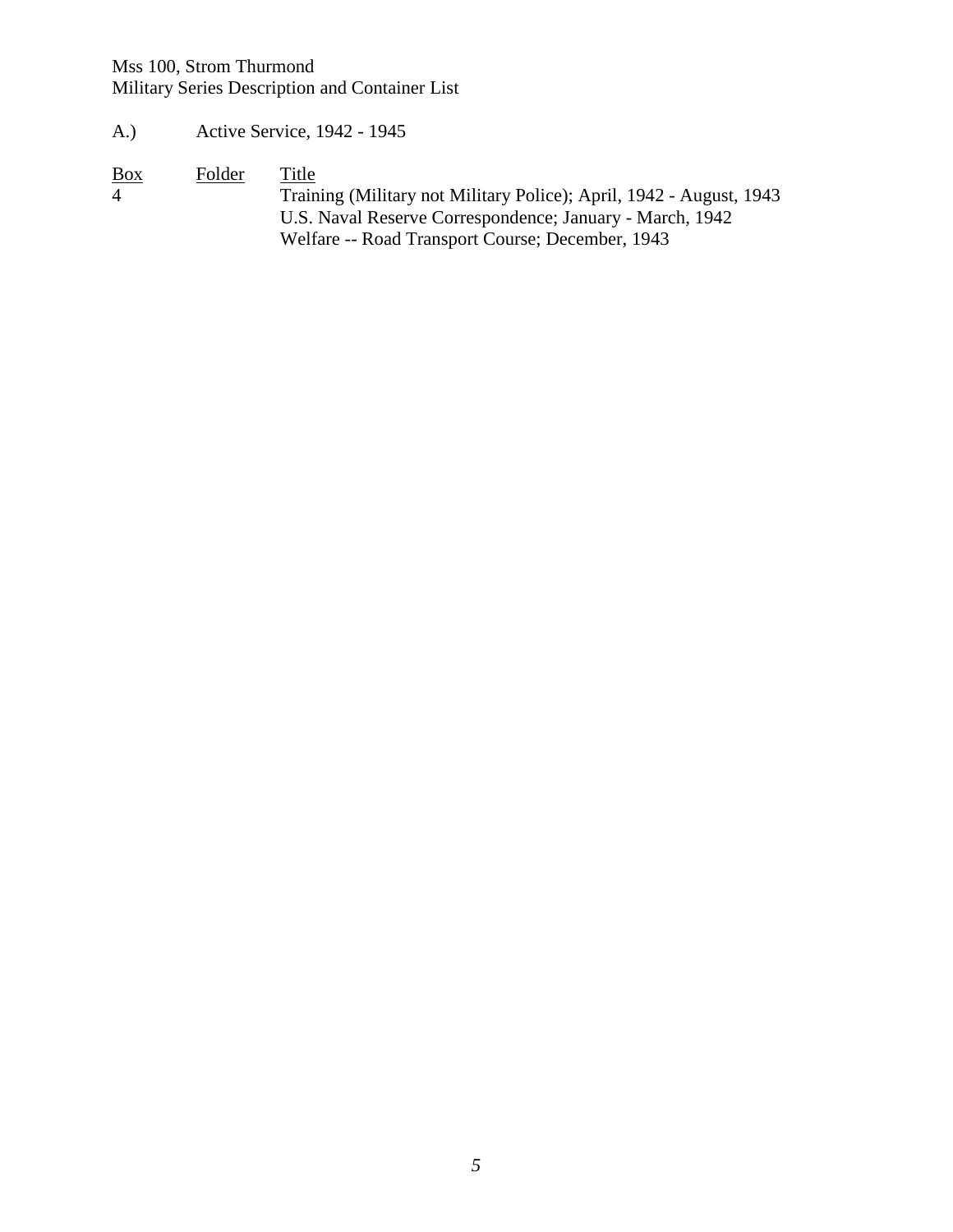# Mss 100, Strom Thurmond

Military Series Description and Container List

B.) Reserve Service, 1946 - 1959 1. Correspondence, 1946 - 1959

| Box<br>5 | Folder | Title<br>General Army Correspondence,<br>February, 1946 - February 9, 1955<br>February 10, 1955 - September, 1959<br><b>Military Government</b><br>Correspondence,<br>May 29, 1952 - December, 1953                     |  |
|----------|--------|-------------------------------------------------------------------------------------------------------------------------------------------------------------------------------------------------------------------------|--|
| 6        |        | January - October, 1954<br>Area Headquarters 360th ORAAU Correspondence,<br>December, 1948; June, 1950 - August, 1951<br>September, 1951 - July, 1952<br>August, 1952 - December, 1953<br>February, 1954 - August, 1955 |  |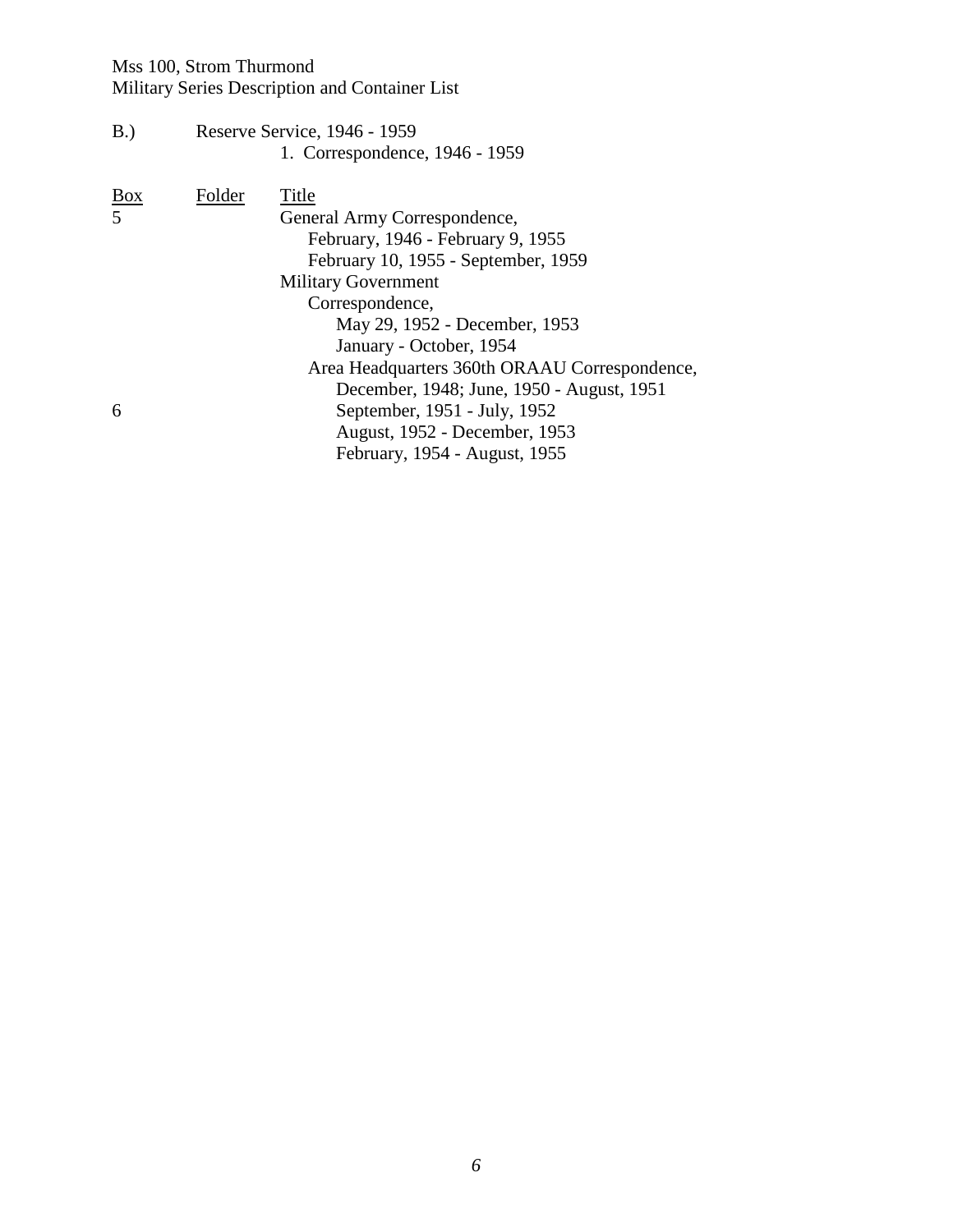| B.)             |               | Reserve Service, 1946 - 1959<br>2. General File, 1943 - 1957                                                                                                                                                                                                                                                                                                                                                                                                           |  |  |
|-----------------|---------------|------------------------------------------------------------------------------------------------------------------------------------------------------------------------------------------------------------------------------------------------------------------------------------------------------------------------------------------------------------------------------------------------------------------------------------------------------------------------|--|--|
| <u>Box</u><br>6 | <b>Folder</b> | <b>Title</b><br>Army<br>Organized Reserve Corps (ORC),<br>January 1927; April 1936; September 1943; May 1946 - April<br>1951                                                                                                                                                                                                                                                                                                                                           |  |  |
| 7               |               | August 1951 - August 1954<br>Third Army Reserve Components Advisory Group; January 1955 -<br><b>June 1956</b><br>Travel Orders and Assignments; February, 1948 - December, 1955<br>War College<br>(Materials, Correspondences, Lecture by Thurmond); May, 1951 -<br>April, 1955<br>(Materials); August, 1955<br>Civil Affairs Handbook AFFRESSITA; c. 1953<br>Civil Affairs/Military Government Advanced Course 41-0-17,<br>Prepared November - December 1954          |  |  |
| 8               |               | November - December, 1954; April 1956<br>November - December, 1954; January - February, 1956<br>November - December, 1954; January, 1955<br>November - December, 1954; January, 1955<br>November - December, 1954; January, 1956<br>c. 1955 - January, 1956<br>Civil Affairs/Military Government Advanced Course 41-0-17: The<br><b>Economics of Military Occupation, Civil Affairs / Military</b><br>Government and Foreign Affairs, Rear Area Defense; c. 1953 -1954 |  |  |
| 9               |               | Civil Affairs/Military Government School: Basic Officer Course 41-0-7,<br>August 1953; July, November - December, 1953<br>July - November, 1955<br>September - October, 1955<br>August, 1954; July - October, 1955<br>October, 1955; January, 1956<br>September - October, December, 1955                                                                                                                                                                              |  |  |
| 10              |               | October - December, 1955; January - February, 1956<br>Civil Affairs/Military Government School<br>Convention for the Protection of Cultural Property in the Event of<br>Armed Conflict; c. 1956<br>Textbook: Military Government Operations (ST 41-10-1); February,<br>1953<br>Textbooks<br>(ST 41-10-8; -62, -70; ST 41-20-69); 1947 and 1953<br>(ST 41-10-63) The First Year of the Occupation (Europe)<br>Part 1; June, 1953<br>Part 2; June, 1953                  |  |  |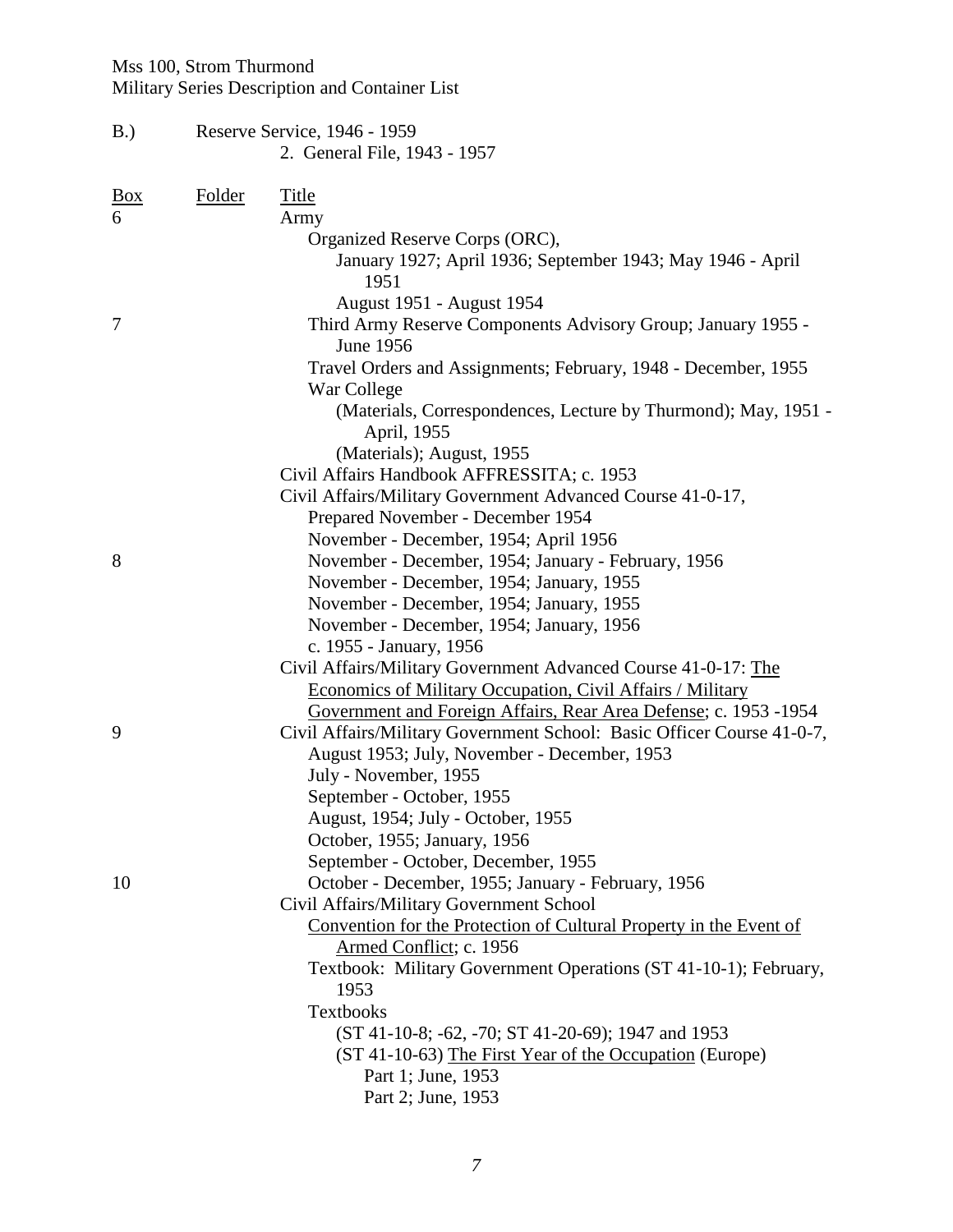# Mss 100, Strom Thurmond

Military Series Description and Container List

| B.)        |        | Reserve Service, 1946 - 1959                                                       |  |  |  |
|------------|--------|------------------------------------------------------------------------------------|--|--|--|
|            |        | 2. General File, 1943 - 1957                                                       |  |  |  |
| <b>Box</b> | Folder | <b>Title</b>                                                                       |  |  |  |
| 10         |        | Civil Affairs/Military Government School                                           |  |  |  |
|            |        | Textbooks, cont.                                                                   |  |  |  |
|            |        | (ST 41-26-59) United States Military Government in Germany:                        |  |  |  |
|            |        | Financial Policies and Operations; March, 1950                                     |  |  |  |
| 11         |        | Textbooks:                                                                         |  |  |  |
|            |        | (ST 41-50-60; 41-51-55); 1947 - 1948; July, 1953                                   |  |  |  |
|            |        | (ST 41-150) Military Government with Combat Troops; April,                         |  |  |  |
|            |        | 1955                                                                               |  |  |  |
|            |        | <b>Training Packets</b>                                                            |  |  |  |
|            |        | (M G) #1,3,4,6,7 by Military Police School; December, 1949;<br>April, 1950         |  |  |  |
|            |        | (M G) #2,3,4,5 by Provost Marshal Generals School; April, 1950                     |  |  |  |
|            |        | (M G) #7,8,9 by Provost Marshal Generals School; April, 1950;                      |  |  |  |
|            |        | April, 1951                                                                        |  |  |  |
|            |        | (M G) #11,50 by Provost Marshal Generals School; 1947                              |  |  |  |
|            |        | (M G) #51,52,53 by Provost Marshal Generals School; 1947; June,<br>1950            |  |  |  |
| 12         |        | (M G) #54,56,57,58 by Provost Marshal Generals School; 1950;<br>February 1951      |  |  |  |
|            |        | Textbooks: Other Manuals; June, 1949 - March, 1954                                 |  |  |  |
|            |        | Survey of Civil Affairs/Military Government Educational System,                    |  |  |  |
|            |        | <b>June 1951</b>                                                                   |  |  |  |
|            |        | June 1956                                                                          |  |  |  |
|            |        | June 1956                                                                          |  |  |  |
|            |        | Civil Affairs/Military Government                                                  |  |  |  |
|            |        | Training Memorandum and Training Schedule; June, 1948 - August,<br>1949            |  |  |  |
|            |        | Training,                                                                          |  |  |  |
|            |        | August, 1950 - December, 1953<br>1954 - May, 1956                                  |  |  |  |
| 13         |        | Far East Trip (with Assistant Secretary of Defense Carl Burgess); October,<br>1956 |  |  |  |
|            |        | Maps: St. Michiel — Wiesbaden (and Four Overlay Maps); 1948                        |  |  |  |
|            |        | Military Government Area Headquarters                                              |  |  |  |
|            |        | Units: Proposed Tables of Organization; August, 1953                               |  |  |  |
|            |        | 352nd (Georgetown University); March, 1954 - March, 1957                           |  |  |  |
|            |        | 360th ORAAU; August, 1952                                                          |  |  |  |
|            |        | 360th ARAAU; June, 1953 - August, 1954                                             |  |  |  |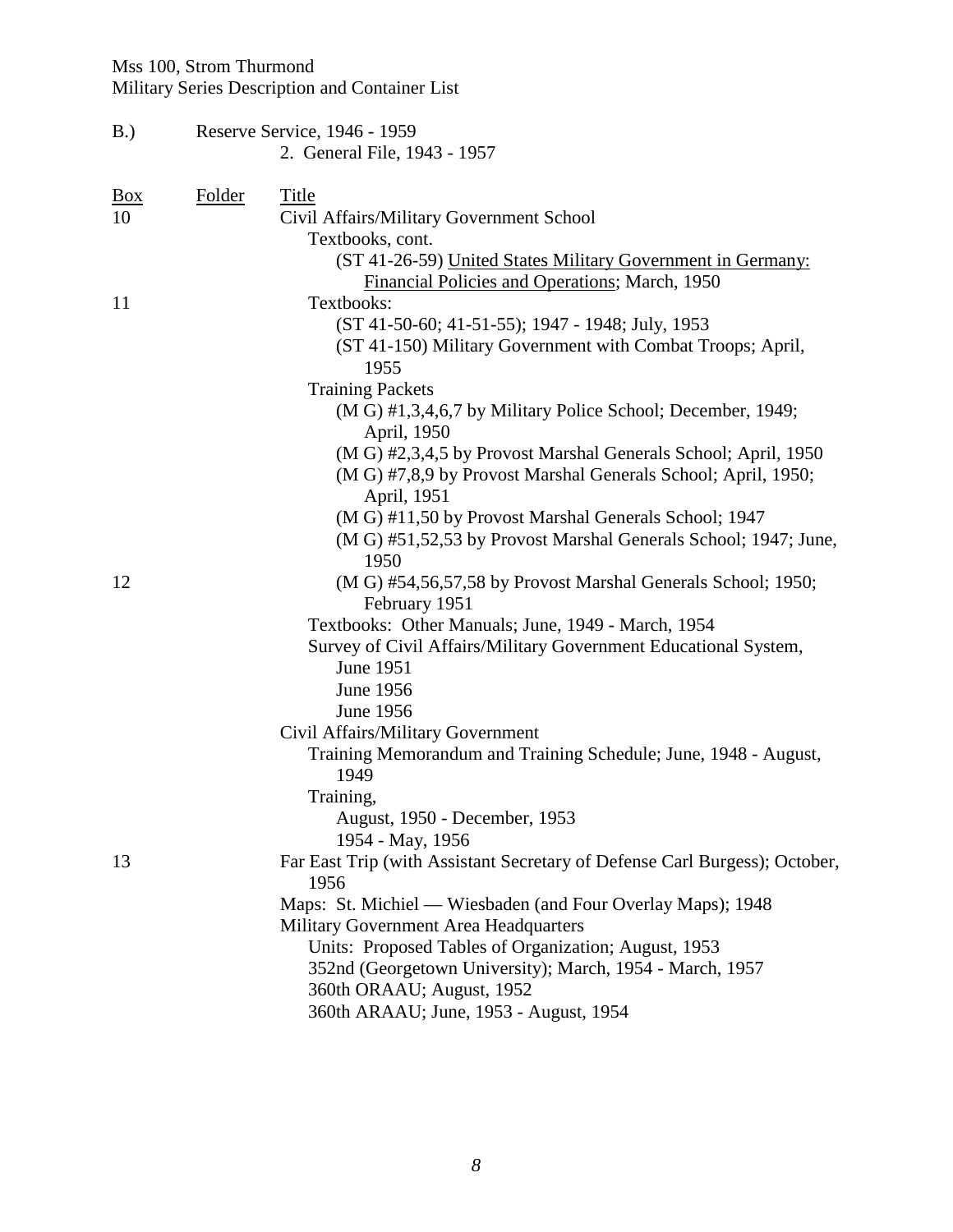B.) Reserve Service, 1946 - 1959 2. General File, 1943 - 1957

| Box | Folder | Title                                                            |
|-----|--------|------------------------------------------------------------------|
| 13  |        | <b>Military Government</b>                                       |
|     |        | Miscellaneous; December, 1948 - June, 1955                       |
|     |        | Reference Material From Military Government School (Using        |
|     |        | Mythical Nations AGGRESSOR and AGGRESSITA for Training           |
|     |        | Purposes),                                                       |
|     |        | c.1953                                                           |
| 14  |        | c.1953                                                           |
|     |        | c.1953                                                           |
|     |        | Report of the Advisory Committee on Army Organization; December, |
|     |        | 1953 - March, 1954                                               |
|     |        | Report — Comments and Recommendations on Civil Affairs/Military  |
|     |        | Government Organization and Operations (by Colonel Strom         |
|     |        | Thurmond); December, 1953                                        |
|     |        | Report of Maneuver Director, Logex 56; April - May, 1956         |
|     |        | Reserve Training; December, 1949 - December, 1954                |
|     |        |                                                                  |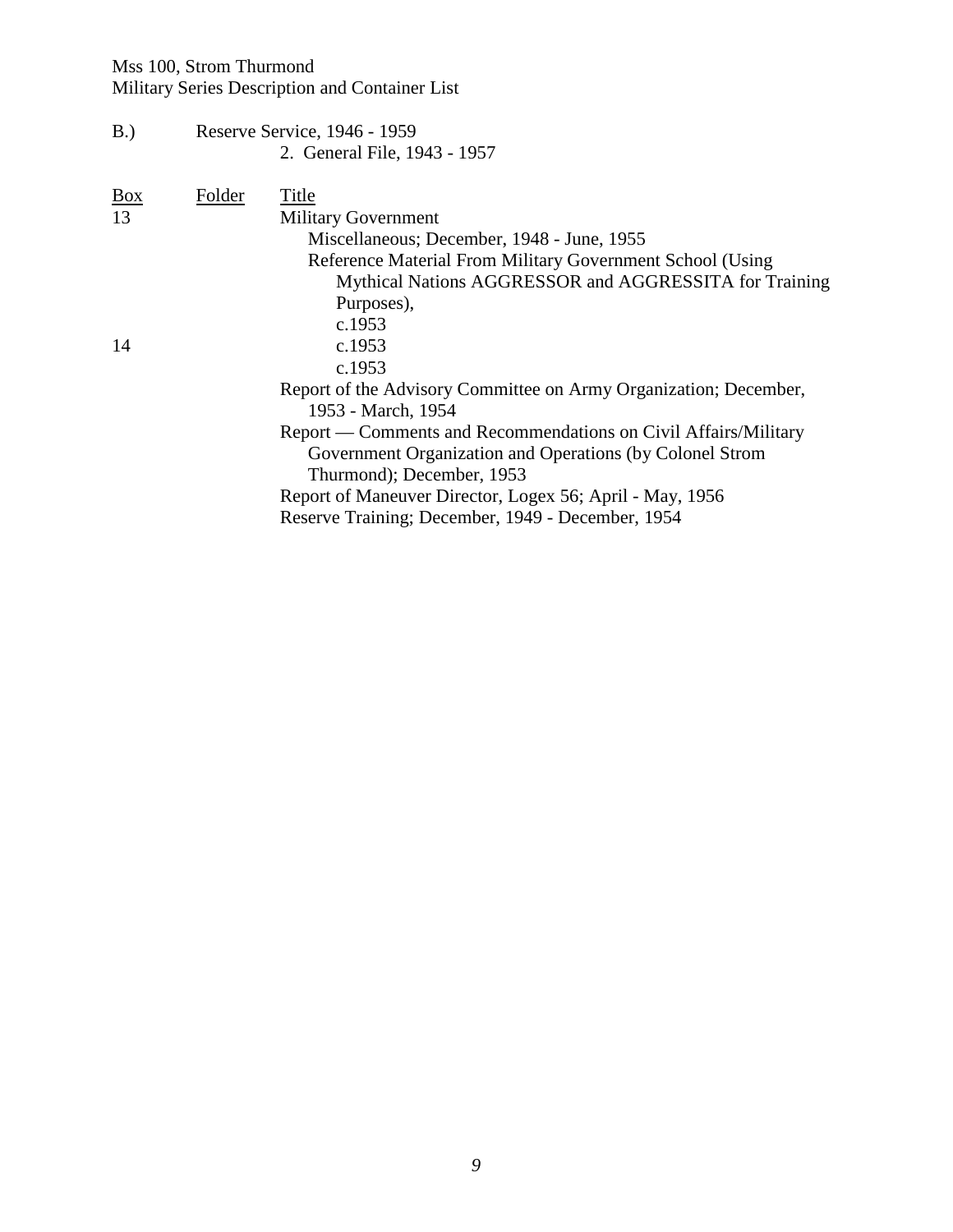| C.         |                             | Military Associations, 1945 - 1958                                    |  |  |  |
|------------|-----------------------------|-----------------------------------------------------------------------|--|--|--|
|            |                             | 1. Correspondence, 1948 - 1958                                        |  |  |  |
| <u>Box</u> | Folder                      | <b>Title</b>                                                          |  |  |  |
| 14         |                             | Military Government Association Correspondence,                       |  |  |  |
|            |                             | June, 1948 - December, 1957                                           |  |  |  |
|            |                             | January - April, 1958                                                 |  |  |  |
| 15         |                             | May - July, 1958                                                      |  |  |  |
|            |                             | August - September, 1958                                              |  |  |  |
|            |                             | October - November, 1958                                              |  |  |  |
|            |                             | Reserve Officers Association Correspondence Before President of South |  |  |  |
|            | Carolina Department of ROA, |                                                                       |  |  |  |
|            |                             | September, 1931; November, 1945 - September, 1951                     |  |  |  |
|            |                             | January - May, 1952                                                   |  |  |  |
|            |                             | ROA Correspondence:                                                   |  |  |  |
|            |                             | President, United States Department,                                  |  |  |  |
|            |                             | May - July, 1952                                                      |  |  |  |
|            |                             | August, 1952                                                          |  |  |  |
| 16         |                             | September, 1952                                                       |  |  |  |
|            |                             | October, 1952                                                         |  |  |  |
|            |                             | November, 1952                                                        |  |  |  |
|            |                             | December 1-19, 1952                                                   |  |  |  |
|            |                             | December 20, 1952 - January, 1953                                     |  |  |  |
|            |                             | February, 1953                                                        |  |  |  |
| 17         |                             | March, 1953                                                           |  |  |  |
|            |                             | April, 1953                                                           |  |  |  |
|            |                             | May - June, 1953                                                      |  |  |  |
|            |                             | National Vice-President,                                              |  |  |  |
|            |                             | June 30 - July, 1953                                                  |  |  |  |
|            |                             | August 1 - 14, 1953                                                   |  |  |  |
|            |                             | August 15 - 31, 1953                                                  |  |  |  |
| 18         |                             | September, 1953                                                       |  |  |  |
|            |                             | October, 1953                                                         |  |  |  |
|            |                             | November 1 - 20, 1953                                                 |  |  |  |
|            |                             | November 20 - 30, 1953                                                |  |  |  |
|            |                             | December, 1953                                                        |  |  |  |
|            |                             | January - February, 1954                                              |  |  |  |
| 19         |                             | March, 1954                                                           |  |  |  |
|            |                             | April 1 - 26, 1954                                                    |  |  |  |
|            |                             | April 27 - May 17, 1954                                               |  |  |  |
|            |                             | May 18 - June 17, 1954                                                |  |  |  |
|            |                             | National President,                                                   |  |  |  |
|            |                             | June 2 - 24, 1954                                                     |  |  |  |
| 20         |                             | June 25 - 30, 1954                                                    |  |  |  |
|            |                             | July 1 - 12, 1954                                                     |  |  |  |
|            |                             | July 13 - 31, 1954                                                    |  |  |  |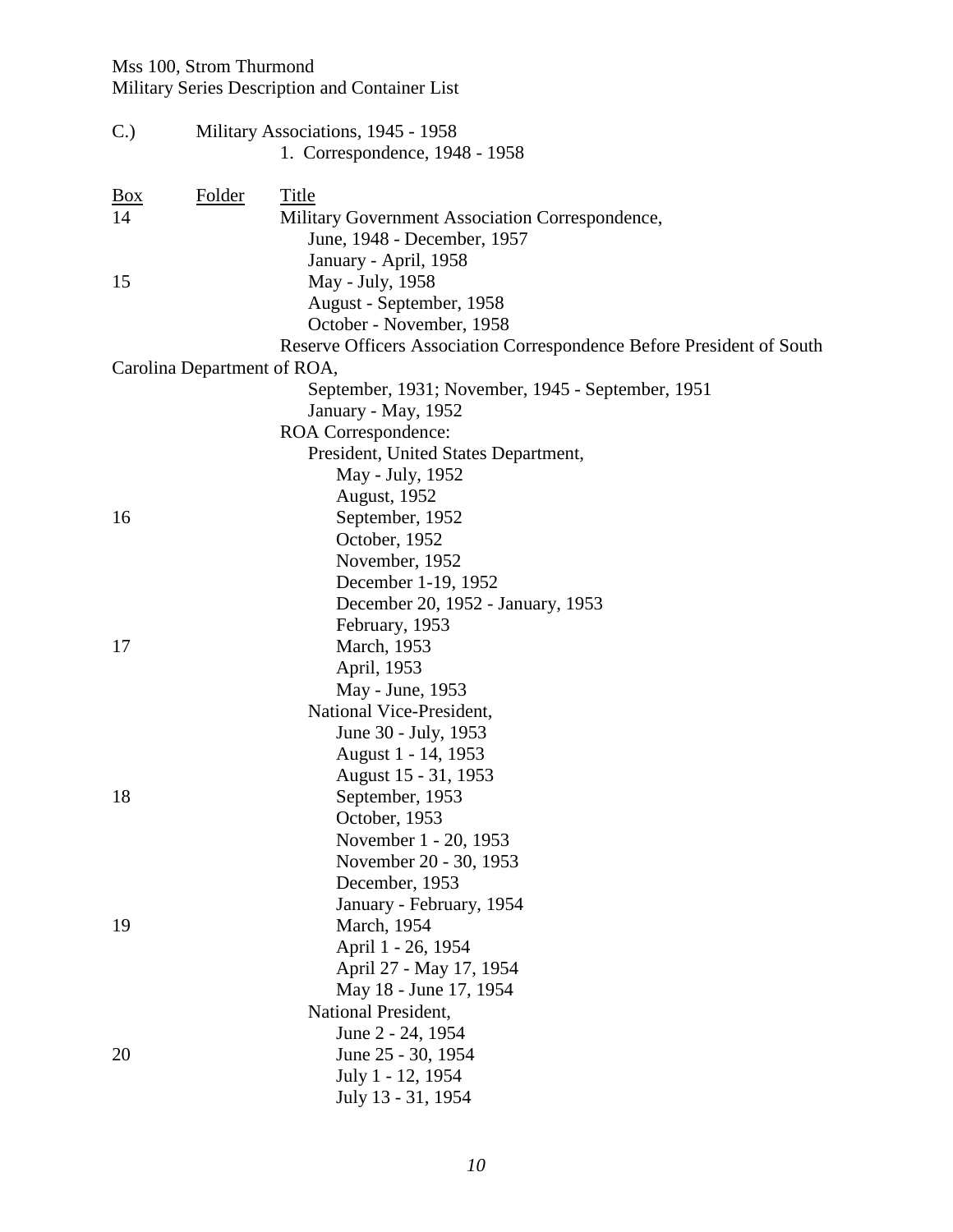| C.                  |        | Military Associations, 1945 - 1958 |
|---------------------|--------|------------------------------------|
|                     |        | 1. Correspondence, 1948 - 1958     |
| $\frac{Box}{angle}$ | Folder | Title                              |
| 20                  |        | ROA Correspondence:                |
|                     |        | National President, cont.          |
|                     |        | August 1 - 14, 1954                |
|                     |        | August 16 - 31, 1954               |
| 21                  |        | September, 1954                    |
|                     |        | October, 1954                      |
|                     |        | November, 1954                     |
|                     |        | December, 1954                     |
|                     |        | January - February, 1955           |
|                     |        | March - April 7, 1955              |
| 22                  |        | April 8 - 29, 1955                 |
|                     |        | May - July, 1955; July, 1956       |
|                     |        | Letters by Colonel Boyer (Copies), |
|                     |        | June - December, 1954              |
|                     |        | January - August, 1955             |
|                     |        |                                    |